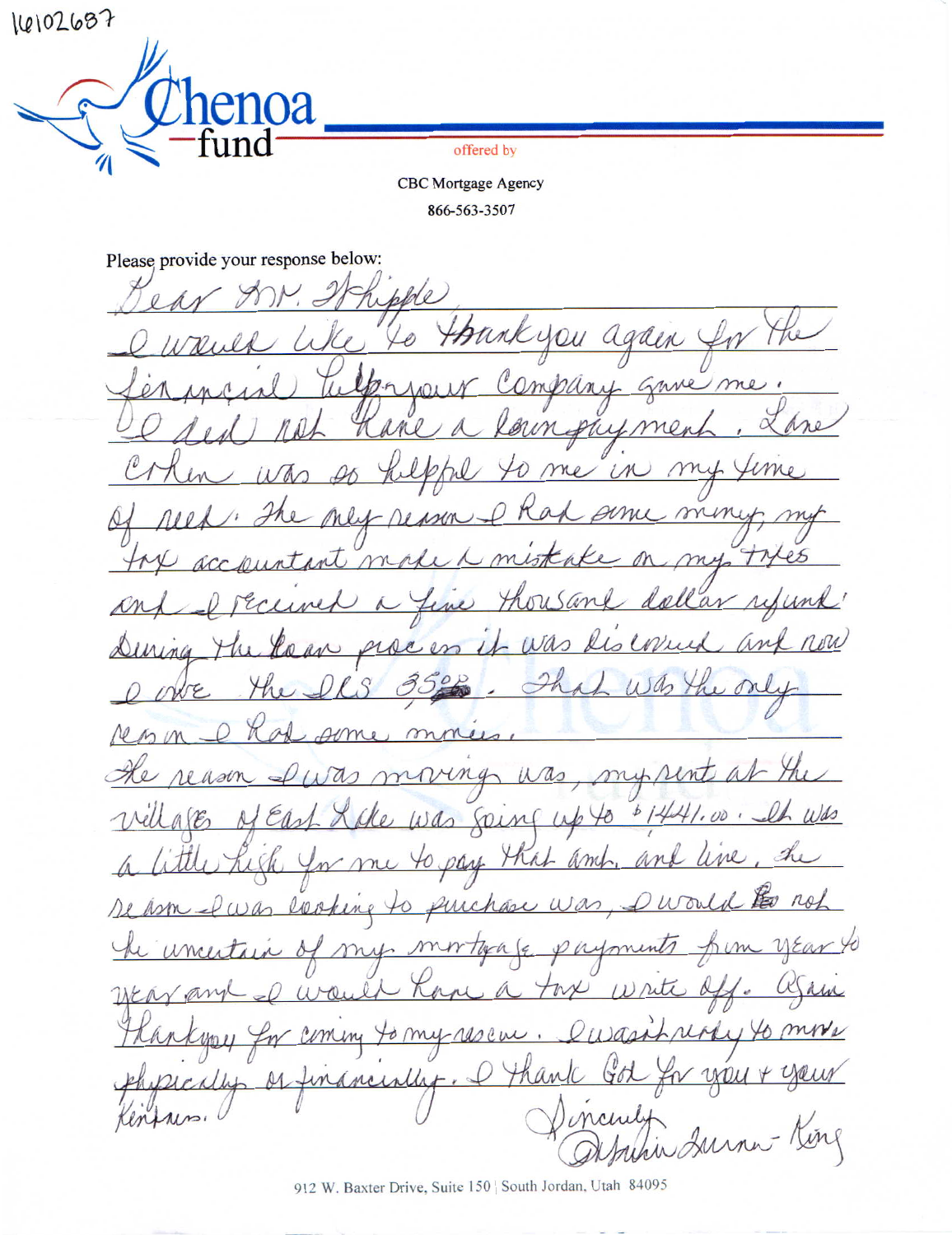Had it not been for the Chenoa Fund, I would have had to choose between having a family and having a home. A home without a family would feel empty. A family without a home feels like drowning.

The Chenoa Fund down payment assistance program has been life-changing not only for me, but for the future generations of my family. Sometimes, we forget how much these "simple" things can affect generations of a single family for years to come.

What is "home" to you? Is it just a safe place to sleep, to eat, to leave your things? Is it a place where you can breathe? A place where you can gather your thoughts? A place where – by virtue of your basic needs being met – you finally have the freedom to dream of things (like going back to school, like having a family, like pursuing a hobby despite the fact that it's non-lucrative) that you couldn't dream of if you didn't have a "home"? Or is "home" a place to curate and create? A place to watch your children feel safe and secure enough to learn to do the same?

When you rent, every year (sometimes every month), you spend the weeks prior to the end of the lease wondering how much they'll increase the rent, or if they'll sell the house, or if they've already decided to rent before allowing you to renew. No matter how long you stay, no matter how long you make your rent payments on time, no matter how much you love the place, it can all be taken away in a matter of days.

When you don't have a home to call your own, nothing feels permanent. When you're afraid to decorate or furnish a space to truly make it comfortable, you can never be comfortable. Not entirely.

When there's mold because the windows are painted shut, or there's a leak from a cheap patch-job, or loud neighbours upstairs, you're afraid to bring it up. Whether or not the issue is some fault of yours, you can't help but think, "They're going to keep my security deposit for this. They're going to evict me. They're not going to renew my lease. And then I'll have to come up with another security deposit and another first month's rent somewhere else." Sometimes, you think, "They're not going to fix it," so you don't tell them – and that is the better option, because at least then you're not risking the rest.

With that, you can never be comfortable either.

I think – if anything – everyone deserves housing, regardless of what "home" means for them.

The Chenoa Fund has helped thousands of people finally feel at home, and we share the same mission. By helping credit-worthy people across that initial barrier, those still renting are able to find more rationally-priced rentals while they build their credit in the hopes of being able to one day come "home".

Please do not allow FHA to pass a rule which will limit homeownership options. I add my name in support of the Chenoa Fund in requesting that this Mortgagee Letter be withdrawn. I believe and hope that the FHA can work with the Chenoa Fund to manage risks and address concerns without creating further housing hardship for people who just want a place to call "home".

Thank you. Sophia

--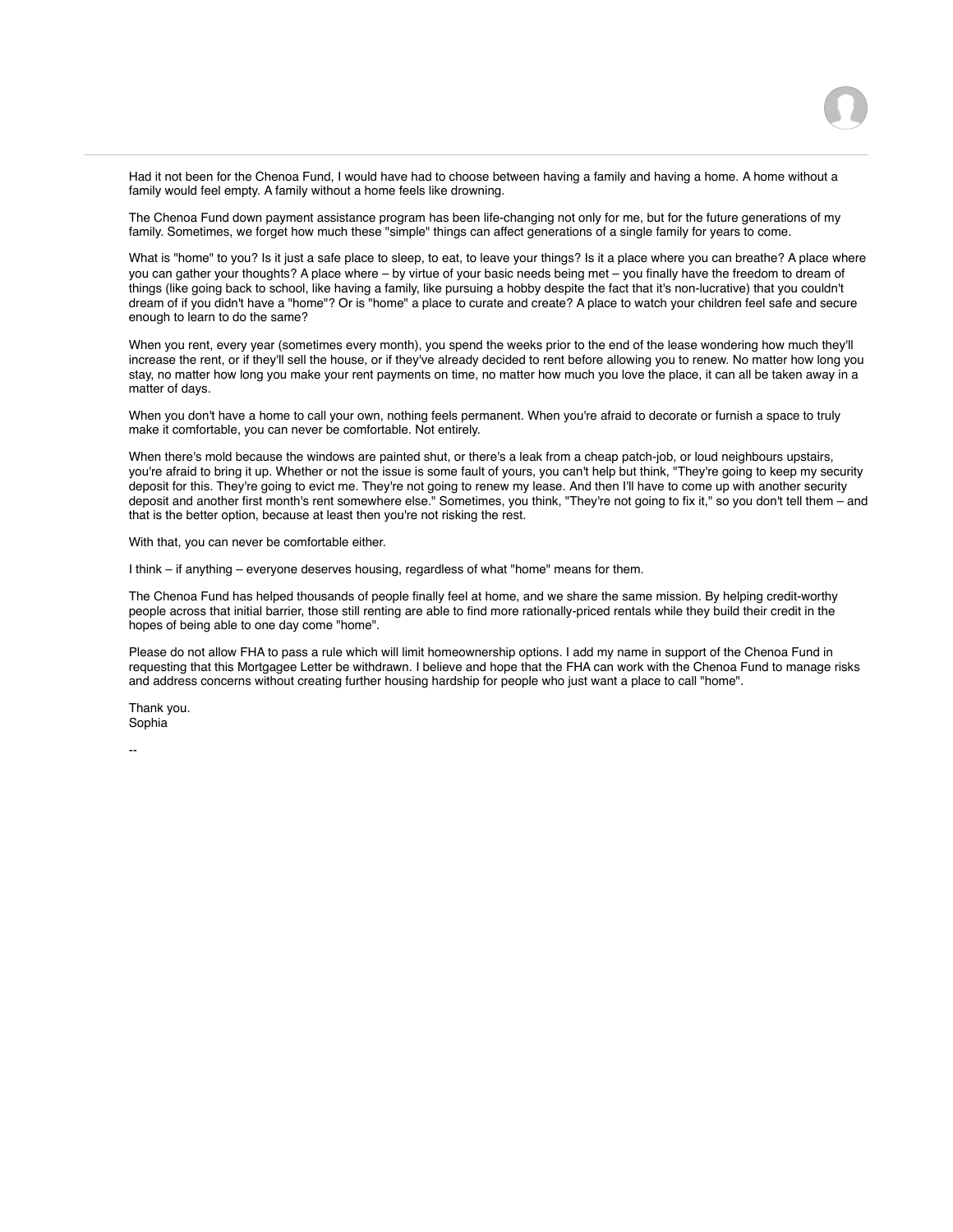

Offered By CBC Mortgage Agency 866-563-3507

Please provide your response below:

ear C Mor - Warter  $\mathcal{L}^{\mathcal{D}}$  $\overline{10}$  $\overline{O}$ lly  $Vol(G)$ My Serval De Couse  $uas$ you, Homeowneaship ream  $2\alpha U$ be care rea R did Not have thousands ars Saved the Suall aud alil sed  $\overline{\mathcal{L}}$ Was  $raR$ łD tage  $O<sup>4</sup>$  $\mathcal{Q}$  $C$ S  $\sum$ IN Words  $\overline{\text{O}}$  $c\cos e$ because  $Q$  $\rightarrow$  $\ell$ gur Levoter Gener  $(X)$ Mue to de great the  $V(C_{2})$ that the  $50$  $Q+$ Repso  $\alpha$ Cyvick  $l$ 1)  $345$ rome aureistip.

912 W. Baxter Drive, Suite 150 | South Jordan, Utah 84095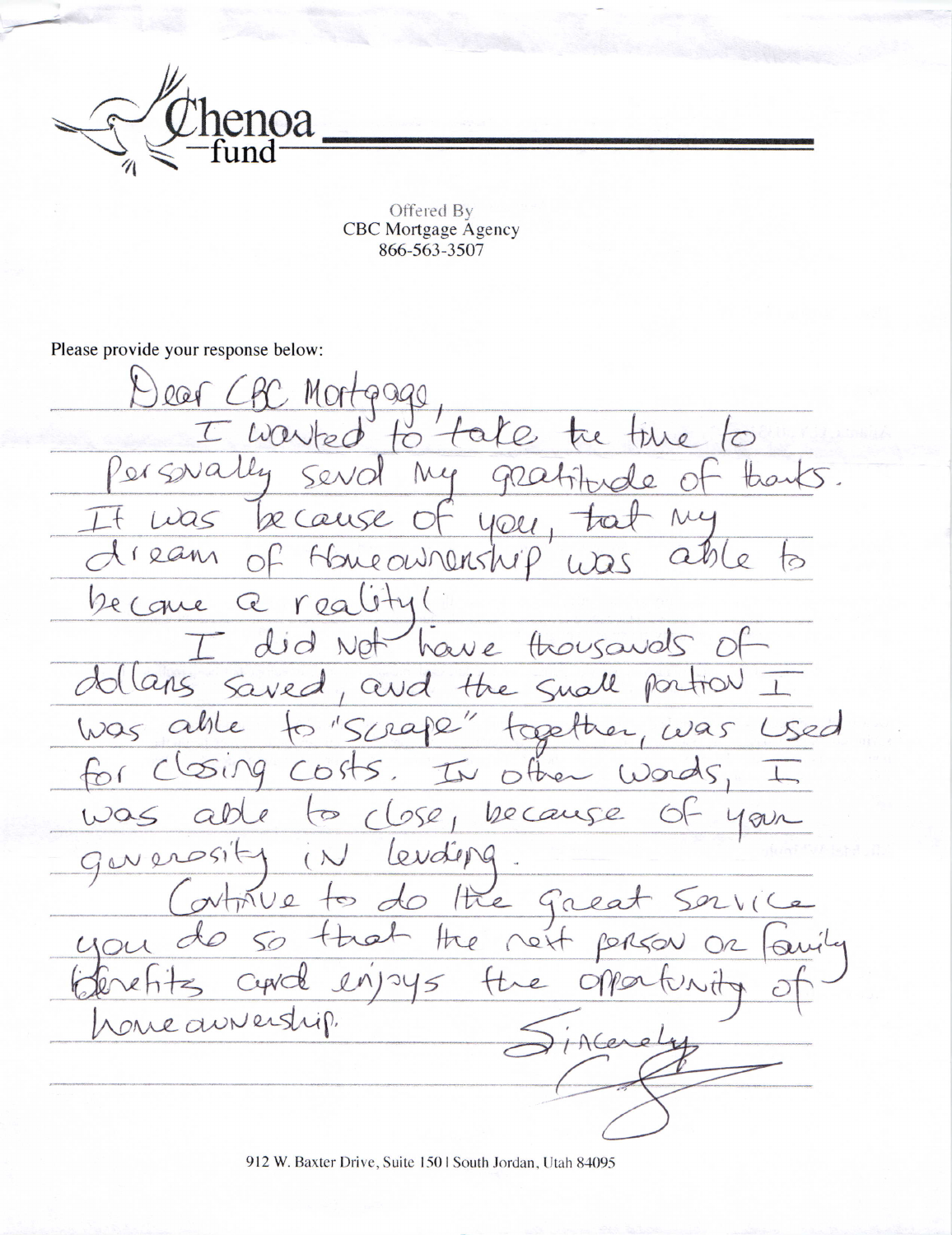## March 31

Yes and it is under contract I will not be able to purchase the home without the DPA program. Tonya E

--